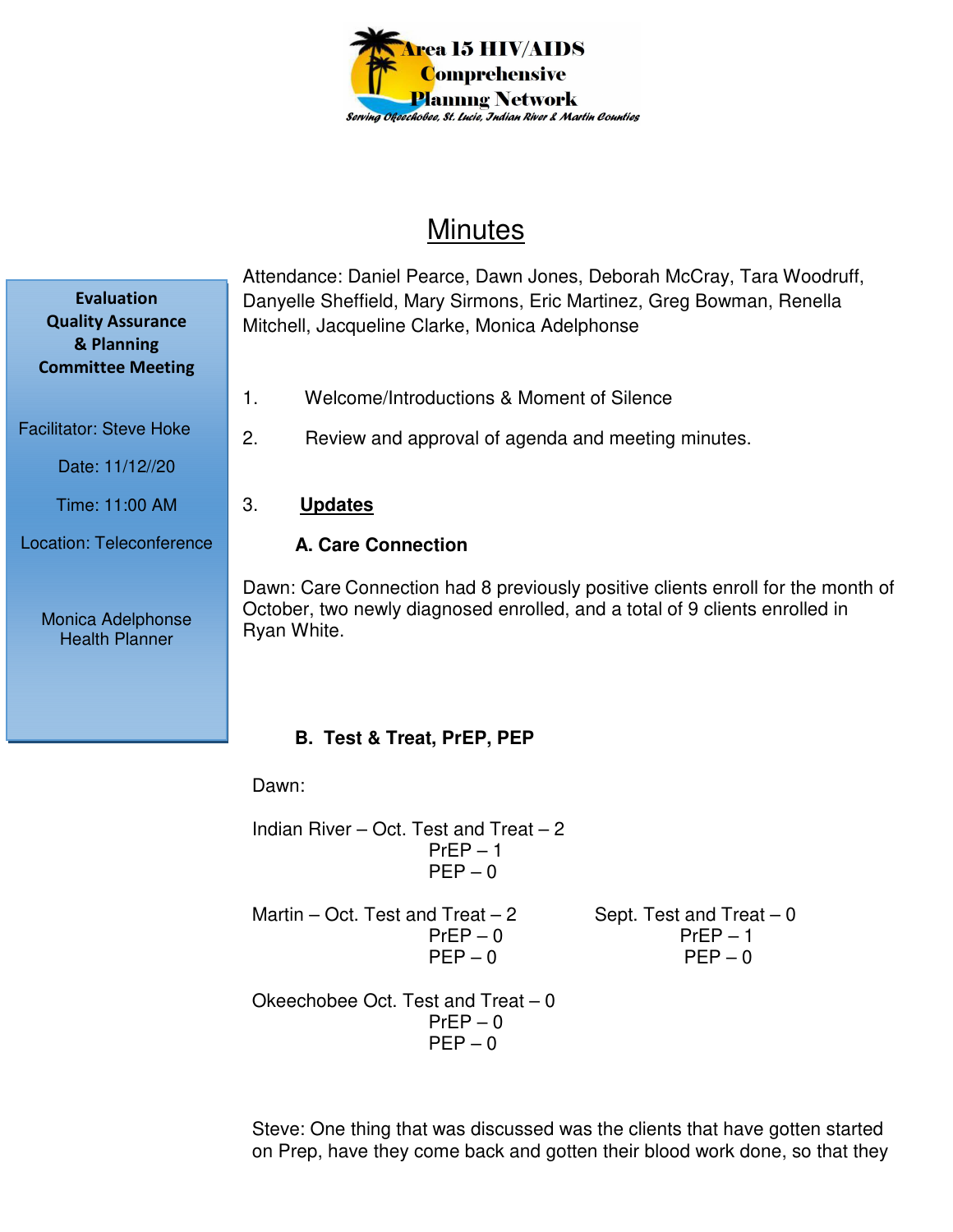can get the next 30 days of Prep medication? Has a program been put together for that?

Dawn: Well, I do the know the providers are having their staff follow-up with those clients. Because it is under prevention and we haven't received any funding for navigation services, none other than one of our contracted providers, I don't see navigation happening for three of the four counties anytime soon. So, the staff, the existing staff, is following up on these clients. The issues, some of the issues are, I guess, are funding insurance, to pay for the labs, and there are some mechanisms in place in some of the Health Departments that can pay for the follow-up lab. As far as the private providers are concerned, I believe they may operate on a sliding fee scale. I'm not sure what the real issue is, none other than what I'm hearing, which is that they just do not want to come back for follow-up services. Patients think that want to be on Prep and start but I guess they get tired and do not want to come in. We can formulate strategies when we do our regional meetings to see how we can continue to address it and encourage these folks when they start to continue prep services.

Daniel: I was wondering, what the demographic is: gay, white men, black men, Hispanic men, women, or all groups not returning four prep services?

Dawn: As far as I know, it's all groups. The numbers are very low for black women and men, engaging in prep services.

Daniel: I was in a meeting for Ready, Set, Prep and you can sign up to part of it from the Health department. Maybe we can contact them for a solutions. We don't see that problem in Brevard County.

Dawn: Ready, set prep is through Palm Beach County. I was just on a conference call, and we are actually waiting to receive information on that program.

Steve: I think we need to educate more so they'll now know that they need to stay on Prep in order to not become positive.

Dawn: When the providers offer Prep services, they have a whole training before they can actually start providing Prep. And they have a guide that they follow and a series of questions that they share with those clients; they have to do a mini assessment.

#### **C. Needs Assessment**

Monica: we have the foundation from the previous Needs Assessment from 2016. So, what I'll be doing is working on it just to do some quick modification, presenting it to the table on November  $17<sup>th</sup>$  to the executive. I review to see that the questions apply to 2020 and may include things about COVID if it applies. I will also include an online format via Survey Monkey.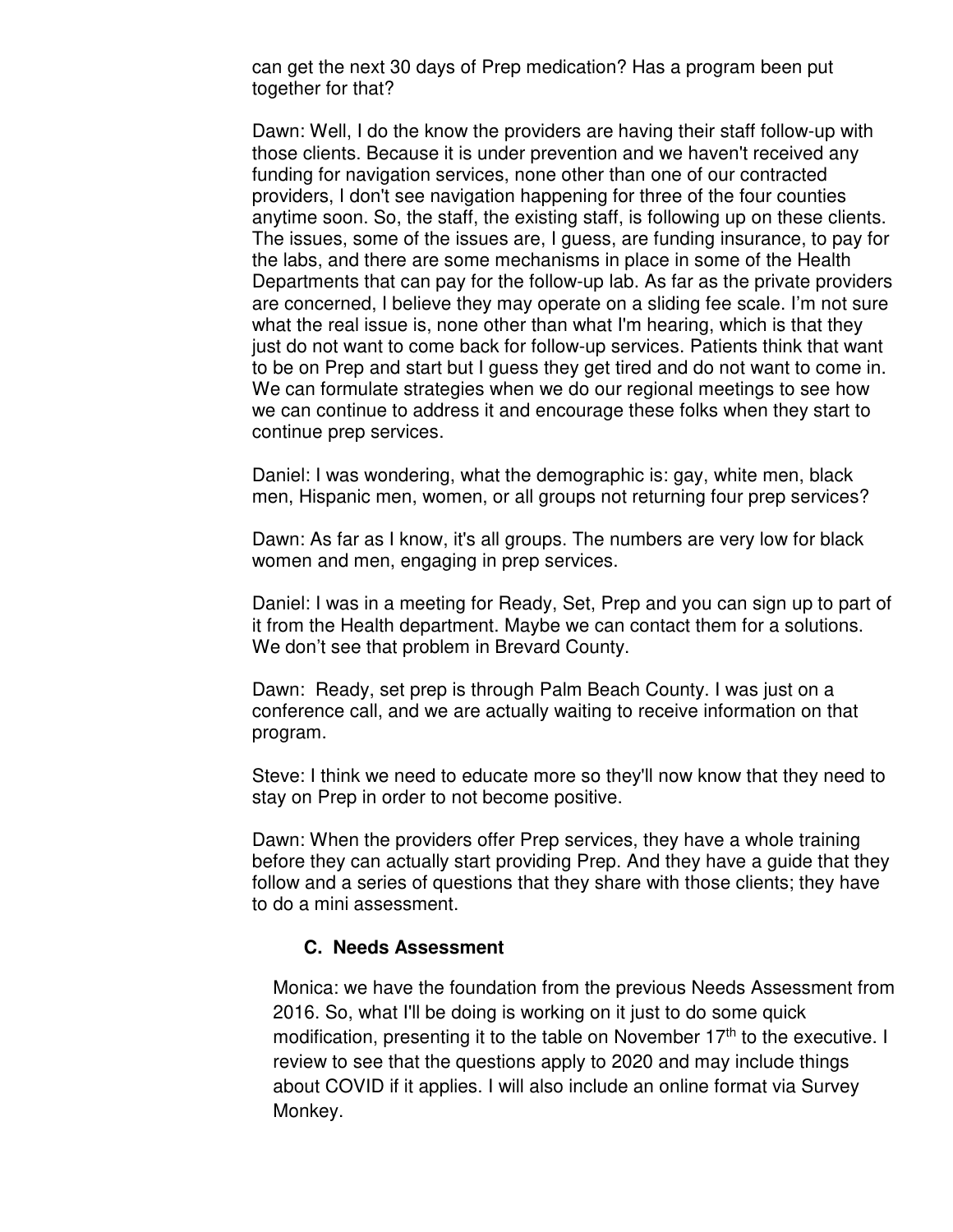### **D. Other Updates**

No updates presented.

## **E. Work Plan**

Steve: The updated workplan was sent out to everyone by Monica.

# **G. Open Discussion**

Steve: Are the health departments testing for STDs and HIV?

Dawn: Yes, and so are our community partners.

Mary: Midway is also going back to the Up Center to do testing.

Daniel: Have we thought about telling people that Descovy for Prep is not as harmful as Truvada?

Dawn: We have prep brochures are now available in the four counties that they distribute to the community and folks that come in for services. So the information is out there, just not sure how we can convince these folks to obtain the services, and that's something that the prevention folks, regional prevention staff in the 4 counties, contracted provided can address. I will add it to the regional meeting to discuss.

Mary: If the providers know who they are, the people that are not coming back, is there a Survey Monkey that can be sent out to those people who are not coming back to ask a question, like are you having a problem and if you're not coming back, why are you not coming back to try to get Prep?

Dawn: That would be something that the providers would have to do. Unless that is something that the outreach committee would take on. It is something that can be done as region but it is not the role of the Consortia to create a Survey Monkey for Prep.

Steve: Whole Family Health Center has someone that tracks down, just like our Care Connection, whenever someone doesn't come in for appointments and everything.

Eric: During the conference of the United States, HIV and Aids, there was a discussion pertaining to several parameters that they have picked up on, pertaining to individuals, who are not coming back into Prep. And, one of them had to do with one of the Pharmaceuticals advertisement; they made it sound like if you miss treatment that it was ok and just go back. They also saw that one of the co factors were those high risk, especially in those in substance abuse, or that they had some kind of internal family crisis. That lessens their chances of going back.